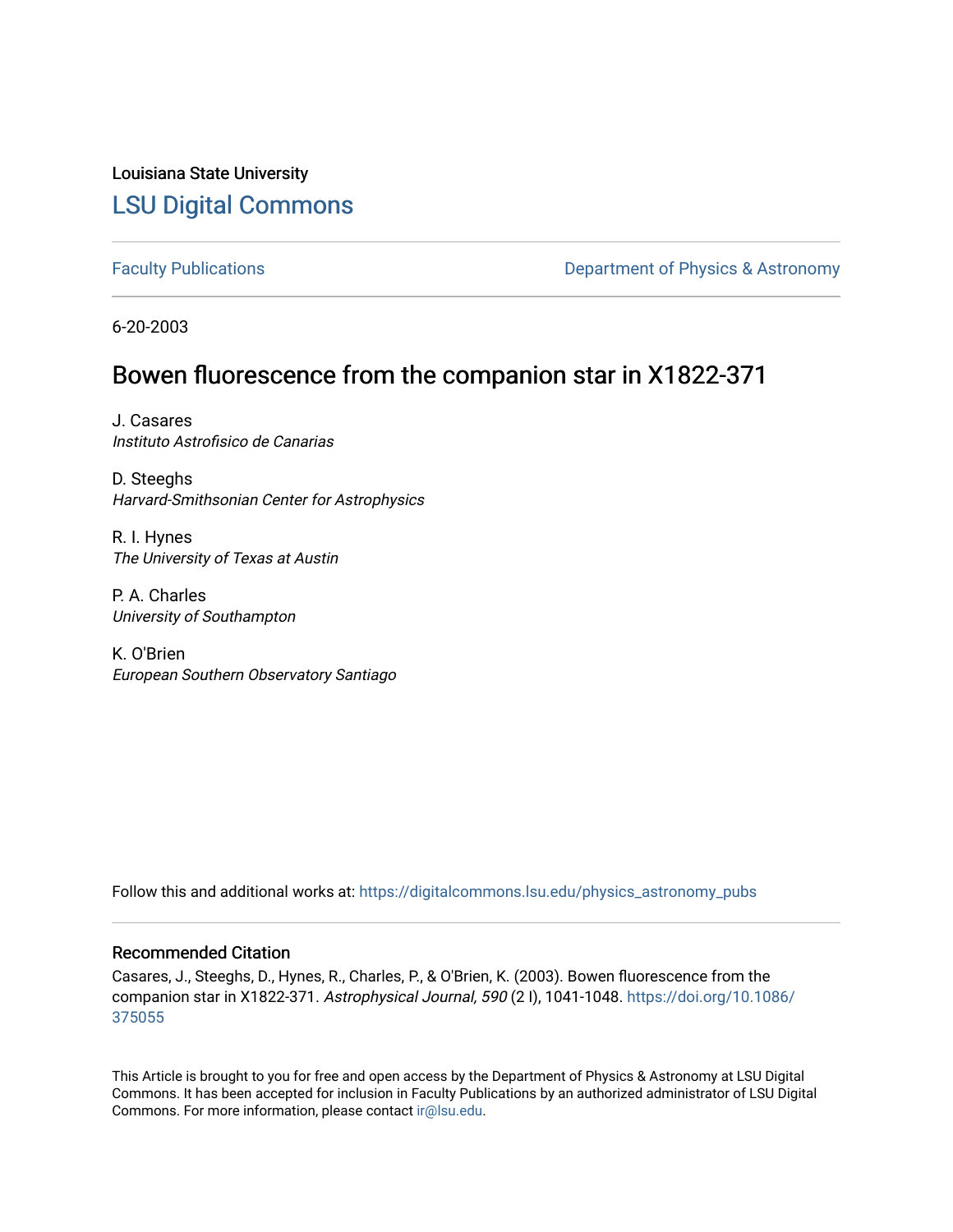## BOWEN FLUORESCENCE FROM THE COMPANION STAR IN X1822-371

J. Casares

Instituto de Astrofísica de Canarias, 38200 La Laguna, Tenerife, Spain; jcv@ll.iac.es

D. STEEGHS<sup>1</sup>

Harvard-Smithsonian Center for Astrophysics, 60 Garden Street, MS-67, Cambridge, MA 02138; dsteeghs@cfa.harvard.edu

R. I.  $HYNES^{1,2}$ 

Astronomy Department, University of Texas at Austin, 1 University Station C1400, Austin, TX 78712; rih@obelix.as.utexas.edu

P. A. Charles

Department of Physics and Astronomy, University of Southampton, Southampton SO17 1BJ, UK; pac@astro.soton.ac.uk

**AND** 

K. O'BRIEN<sup>3</sup>

European Southern Observatory, Casilla 19001, Santiago 19, Chile; kobrien@eso.org Received 2003 January 31; accepted 2003 February 28

#### ABSTRACT

We present clear evidence for the motion of the companion star in the low-mass X-ray binary (LMXB)  $X1822-371$ . We detect N III  $\lambda$ 4640 emission moving in antiphase with the radial velocity curve of the neutron star and produced on the X-ray–heated hemisphere of the donor star. From the motion of this feature we derive a lower limit to the radial velocity semiamplitude of the companion star,  $K_2 \geq 300 \pm 8$  km s<sup>-1</sup>, which, combined with a previous determination of the inclination angle and the pulsar's radial velocity curve, yields  $M_2 \ge 0.36(2)$   $M_0$  and  $M_1 \ge 1.14(6)$   $M_0$ . The He I  $\lambda$ 4471 absorption line moves at lower velocities ( $\simeq$ 225 km  $s^{-1}$ ) and with a -0.05 phase shift, suggesting a likely origin on the gas stream near the L1 point. In addition, we detect an S-wave emission of O vi  $\lambda$ 3811 produced by illumination of the hot spot bulge by the central source. The Balmer lines are dominated by broad absorptions probably due to obscuration of the accretion disk by vertically extended cool material from the splash region and overflowing stream. We also derive a more accurate, and significantly different (compared to earlier work), systemic velocity of  $\gamma = -44 \pm 5$  km s<sup>-1</sup>, based on the motion of the He II  $\lambda$ 4686 wings and Doppler tomography. This work confirms the power of imaging the companion stars in LMXBs and outbursting transients using the Bowen fluorescence transitions.

Subject headings: accretion, accretion disks — binaries: close — stars: individual  $(X1822-371)$  — X-rays: binaries — X-rays: stars

On-line material: color figures

### 1. INTRODUCTION

 $X1822-371$  is one of the brightest low-mass X-ray binaries (LMXBs) in the optical, but it is comparatively weak in X-rays (i.e.,  $L_X/L_{\text{opt}} = 20$ ; it is usually  $\sim 500-1000$ ; see van Paradijs & McClintock 1995), which makes it the prototypical accretion disk corona (ADC) source. In ADC sources, the combination of a high inclination and a thick disk obscures the central source, and only X-rays scattered from material above and below the disk (a '' corona '') can reach the observer (White & Holt 1982). The optical light curve displays regular eclipses of the accretion disk by the companion star on a 5.57 hr orbital period (see, e.g., Hellier & Mason 1989). Detailed modeling of the optical and X-ray light curves has provided an accurate determination of the inclination angle,  $i = 82^\circ 5 \pm 1^\circ 5$  (Heinz & Nowak 2001; see also Hellier & Mason 1989).

<sup>2</sup> Hubble Fellow.

<sup>3</sup> School of Physics and Astronomy, University of St. Andrews, St. Andrews KY16 9SS, UK.

 $X1822-371$  is also remarkable thanks to the discovery of 0.59 s X-ray pulses (Jonker & van der Klis 2001, hereafter JvdK), which flags it as one of the '' rare '' precursors of millisecond pulsars (eight out of several hundred LMXBs). The analysis of the pulse arrival time delay has enabled an extremely precise determination of the orbit of the neutron star:  $a \sin i = 1.006$  lt-s, corresponding to a primary radial velocity semiamplitude of 94.5  $\pm$  0.5 km s<sup>-1</sup>.

A complete determination of the system parameters, however, requires the knowledge of the radial velocity curve of the companion star. This was first intimated by Harlaftis, Charles, & Horne (1997) from the motion of He I  $\lambda$ 5876 absorption, which was interpreted as being produced on the irradiated face of the companion star, thereby providing a lower limit to the velocity semiamplitude of  $K_2 \ge 225 \pm 23$  km s<sup>-1</sup>. More recently, Jonker, van der Klis, & Groot (2003) report  $K_2 = 327 \pm 17$ km s<sup>-1</sup>, based on measurements of He I  $\lambda\lambda$ 4026 and 5875. However, they also find a  $-0.08$  phase shift with respect to the pulse-timing ephemeris, which they attribute to asymmetric irradiation of the companion's Roche lobe, and a systemic velocity of  $67 \pm 15$  km s<sup>-1</sup>,

<sup>1</sup> Department of Physics and Astronomy, University of Southampton, Southampton SO17 1BJ, UK.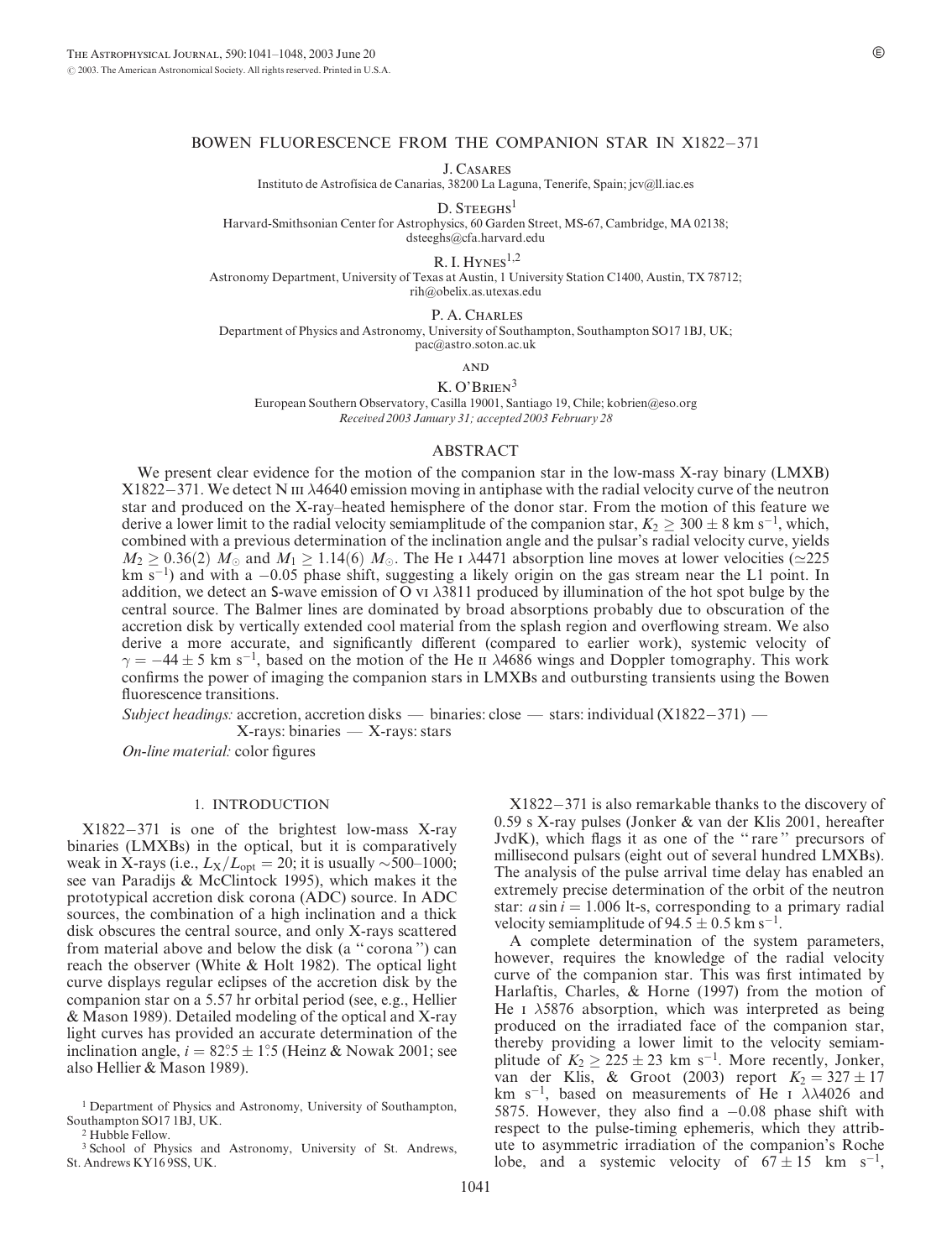| Date (2002)        | Telescope                | Exposure<br>Time<br>(s)                                                 | Wavelength<br>Range<br>$(\text{Å pixel}^{-1})$           | Dispersion                   |
|--------------------|--------------------------|-------------------------------------------------------------------------|----------------------------------------------------------|------------------------------|
| Jun 10<br>$Jun 11$ | AAT<br>AAT<br><b>NTT</b> | $24 \times 900$<br>$14 \times 900$<br>$1 \times 1200$<br>$4 \times 600$ | 3650-5100<br>3650-5100<br>$4400 - 5150$<br>$4400 - 5150$ | 0.45<br>0.45<br>0.40<br>0.40 |

TABLE 1 Log of the Observations

significantly larger than that of Harlaftis et al.  $(19 \pm 19)$  $km s^{-1}$ ).

In this paper, we present new phase-resolved, intermediate-resolution blue spectroscopy of  $X1822-371$ . Inspired by our work on the LMXB Sco X-1 (Steeghs & Casares 2002, hereafter SC), we are pursuing the detection of the companion star via Bowen fluorescence emission due to X-ray irradiation. The combination of velocity information and light curves enable us to locate the site of the main emission/absorption lines within the binary.

#### 2. OBSERVATIONS AND DATA REDUCTION

We observed  $X1822-371$  using the RGO spectrograph attached to the 3.9 m Anglo-Australian Telescope (AAT) on the nights of 2002 June 10–11. A total of 38 spectra were obtained with the R1200B grating centered at  $4350$  A, which provided a wavelength coverage of  $3500-5250$  Å, although the extreme  $150 \text{ Å}$  at each end were severely affected by vignetting and not employed in the analysis. The seeing was variable  $(1$ ".1–2") during our run, and we used a 1" slit, which resulted in a resolution of 70 km  $s^{-1}$  (FWHM). The flux standard Feige 15 was observed with the same instrumental configuration, so as to correct for the instrumental response of the detector. We also rotated the slit to include a comparison star, which enabled us to monitor slit losses and obtain a relative flux calibration. In addition, we obtained five more spectra of  $X1822-371$  with EMMI and grating No. 6 on ESO'S 3.5 m New Technology Telescope (NTT) at La Silla on 2002 June 11. These spectra cover the spectral range 4400–5150 Å at 75 km s<sup>-1</sup> resolution. In total we covered 1.5 orbital cycles of the target on June 10 and one cycle on June 11. Table 1 contains a log of the observations.

The images were debiased and flat-fielded and the spectra subsequently extracted using conventional optimal extraction techniques in order to optimize the signal-to-noise ratio of the output (Horne 1986). CuAr comparison lamp images were obtained every 30 minutes, and the  $\lambda$ -pixel scale was derived through fifth-order polynomial fits to 95 lines, resulting in an rms scatter of less than 0.025 A. The calibration curves were interpolated linearly in time.

#### 3. TRAILED SPECTRA AND RADIAL VELOCITY CURVES

Absolute flux calibration of  $X1822-371$  and its slit comparison was tied to the spectrophotometric standard Feige 15. Slit losses for individual spectra were computed by fitting a second-order spline to the ratio between each comparison star spectrum and its grand sum average. The  $X1822-371$  spectra were subsequently divided by their corresponding splines in order to get the final fluxed spectra,



Fig. 1.—Average optical spectrum of  $X1822-371$  and the comparison star in the slit. The main emission and absorption features are indicated.

corrected for slit losses. Figure 1 shows the average spectra of  $X1822-371$  and its slit comparison in millijansky flux units. The spectrum is dominated by high-excitation emission lines of He  $II$   $\lambda$ 4686 and the Bowen blend. There is also evidence of a broad emission feature at  $\simeq$ 3813 A, which was already noted by Charles, Thorstensen, & Barr (1980) in their low-resolution spectra and tentatively identified with either He II  $\lambda$ 3813 or O vI  $\lambda$ 3811 (see, however, Mason et al. 1982 for a different interpretation). The He i and Balmer lines are dominated by broad absorptions, with residual emission cores observable in H $\beta$  and H $\gamma$ .

Orbital phases were computed using the most accurate quadratic ephemeris, published by Parmar et al. (2000). However, given the large number of cycles we estimate an accumulated uncertainty of 0.03 orbits at the time of our observations, and hence we decided to take the most updated  $T_0$  from JvdK. This is defined by the superior conjunction of the X-ray pulsar and yields a final accuracy of 0.002 cycles. Binary phases are therefore computed from the ephemeris

$$
T = 2,450,993.27968 + 0.232108785(50)E
$$
  
+ 2.06(23) × 10<sup>-11</sup>E<sup>2</sup>.

The orbital evolution of several lines is plotted in Figure 2 in the form of trailed spectrograms. Balmer lines are dominated by deep absorptions, with velocity shifts of  $\sim 800$  km  $s^{-1}$ , maximum depth between phases 0.7 and 1.0, and strengthening with excitation energy. Some residual emission cores are nonetheless seen in  $H\beta$  and  $H\gamma$  at phase 0–0.1. The He i lines are always seen in absorption with lower amplitudes ( $\sim$ 200 km s<sup>-1</sup>) and blue-to-red crossing velocities at phase  $0$  (e.g., see He I  $\lambda$ 4471). A radial velocity curve is presented in the top panel of Figure 3, obtained after cross-correlating the spectra, co-added in 13 phase bins, with a Gaussian of  $FWHM = 500$  km s<sup>-1</sup>. As noted by Harlaftis et al. (1997; see also Jonker et al. 2003), the radial velocity curve is distorted around phase 0 because of possible contamination by another component. Therefore, we mask the data points within the phase interval 0.95– 0.25 and perform a sine wave fit to the remaining data to derive the following parameters:  $\gamma = 24 \pm 28$  km s<sup>-1</sup>,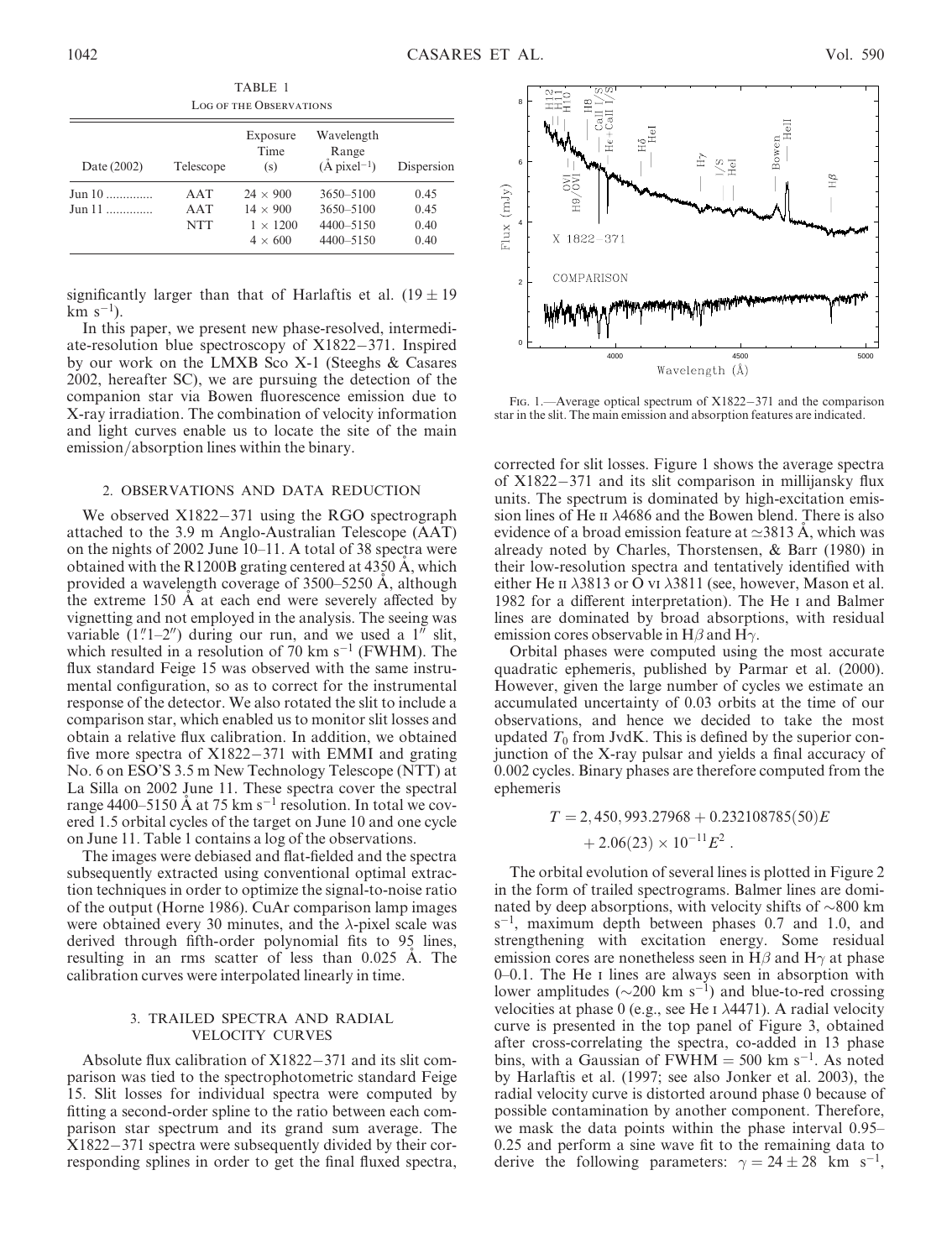

Fig. 2.—Trailed spectrogram of selected lines folded in 13 phase bins. [See the electronic edition of the Journal for a color version of this figure.]

 $V = 229 \pm 37$  km s<sup>-1</sup>, and  $\Phi_0 = -0.07 \pm 0.02$ , where V is the velocity semiamplitude and  $\Phi_0$  the blue-to-red crossing. These numbers are in good agreement with Harlaftis et al. (1997), and the phase shift confirms the claim by Jonker et al. (2003) that the radial velocity curve of He i occurs earlier than expected from the pulse-timing ephemeris.

The He  $\mu$   $\lambda$ 4686 emission exhibits a classic double-peaked disk profile, with an S-wave crossing from blue to red velocities at phase  $\sim 0.8$ . We postpone a detailed analysis of the radial velocity curve of He  $\pi$  to  $\S$  5. On the other hand, the  $\lambda$ 3813 line displays a single S-wave, significantly broader (FWHM  $\sim$  450 km s<sup>-1</sup>) than our resolution, and blue-tored crossing also at phase 0.8. The S-wave pattern of this feature in our trailed spectra demonstrates that it is a real line and not just a spurious feature caused by the broadened Balmer absorptions at each side (Mason et al. 1982). As noted by Charles et al. (1980), if it were He  $\pi$   $\lambda$ 3813 there would be no special reason why this line should be enhanced relative to others in the Pickering series. Alternatively, it could be the blue member of the O vi doublet  $\lambda \lambda$ 3811, 3834, and indeed we see another S-wave emission in our trailed spectra at  $\sim$ 3834 A, although much weaker because of overlapping with the broad H9 absorption. Therefore, we identify this feature with O vi  $\lambda$ 3811.4. We have also extracted the radial velocity curve of this line by cross-correlation of our 13 phase bins of co-added spectra with a Gaussian of FWHM = 600 km s<sup>-1</sup>, and the results are presented in Figure 3 (*middle panel*). A sine wave fit yields  $\gamma = 46 \pm 24$ km s<sup>-1</sup>,  $\dot{V} = 370 \pm 30$  km s<sup>-1</sup>, and  $\Phi_0 = 0.82 \pm 0.01$ . The phasing and large velocity amplitude suggest an origin related to the accretion disk/hot spot region.

The Bowen blend shows a complicated pattern of narrow (FWHM  $\sim$  100 km s<sup>-1</sup>) S-waves, barely detectable in our limited signal-to-noise ratio individual spectra, superposed on the broad disk emission. These narrow components are identified with the Bowen fluorescent components of N III  $\lambda\lambda$ 4634.12, 4640.64 and C III  $\lambda\lambda$ 4647.4, 4650.1 and have been shown to arise from the irradiated hemisphere of the donor in Sco X-1 (see SC). We have attempted to extract radial velocities of these sharp Bowen fluorescent components using a multi-Gaussian fit, as explained in SC, but the method failed because of the weakness of these features in the individual spectra. However, in  $\S 6$  we show how we can exploit the powerful Doppler tomography technique (Marsh 2001) to derive the radial velocity curve of the N  $\scriptstyle\rm III$  $\lambda$ 4640.64 line, which is found to trace the motion of the donor star. The reliability of this technique was already demonstrated in the case of Sco X-1; radial velocities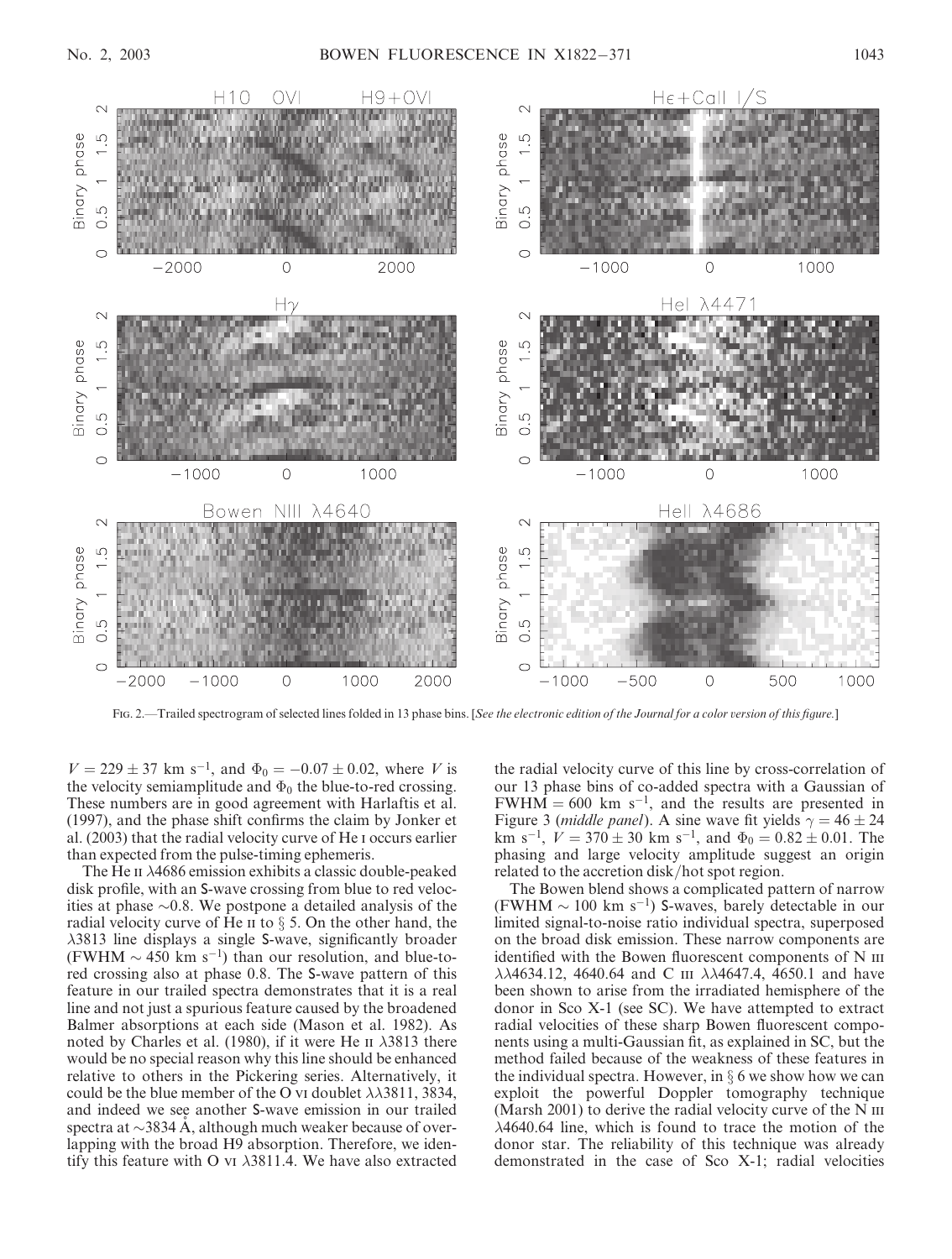

FIG. 3.—Radial velocity curves of He I  $\lambda$ 4471 (top), O vI  $\lambda$ 3811 (middle), and the wings of He  $\text{II}$   $\lambda$ 4686 (bottom). The latter was obtained by crosscorrelation with a double-Gaussian template of  $FWHM = 100$  km s<sup>-1</sup> and separation  $a = 900 \text{ km s}^{-1}$  (see § 5 for details). Best sine wave fits are shown, after masking a few outliers, marked with open circles, for He  $I$   $\lambda$ 4471 (see text for details). The dotted line displays the radial velocity curve of the neutron star, using the pulse-timing ephemeris from JvdK.

derived from Doppler maps were in excellent agreement with the results from Gaussian fitting (SC).

#### 4. LIGHT CURVES

In the top left-hand panel of Figure 4, we show the continuum light curve, extracted from integrating the individual fluxed spectra in the wavelength range  $4000-4600$  A. Filled circles correspond to the night of July 10 and open circles to that of July 11. In addition to the eclipse of the disk by the companion star, we also note a posteclipse hump centered at orbital phase 0.25–0.3, which has been interpreted as the visibility of the irradiated inner disk rim or hot spot hump (see, e.g., Mason & Córdova 1982). We note that this is when the O vi flux (top right-hand panel) is also at a maximum, suggesting that it too is located in this region.

We have also obtained integrated light curves of the main emission/absorption lines, and these are also presented in Figure 4. The light curve of He  $\pi$   $\lambda$ 4686 shows a narrow eclipse at phase 0.2 and maximum emission around phase 0.75, suggesting that the bulk of the emission might be related to the visibility of the stream/disk impact region (i.e., equivalent to the classical hot spot in a cataclysmic variable). The Bowen blend exhibits a sine wave modulation peaking at phase 0.5, which suggests a likely origin on the irradiated hemisphere of the donor star. We note that the

phases of maximum emission of both He ii and Bowen are the same as observed in the neutron star transient XTE J2123–058 during its outburst phase (Hynes et al. 2001).

The O vi  $\lambda$ 3811 emission line shows a light curve similar to that of the Bowen blend, but leading in phase by  $\sim 0.15$ orbits. The minimum flux occurs at phase 0.8, which also coincides with the blue-to-red crossing (see Fig. 3). The combination of the light curve and velocity information strongly suggests that O vi  $\lambda$ 3811 is associated with the irradiated inner rim of the hot spot bulge, which is self-obscured by the outer disk rim at phase  $\simeq 0.8$ . The amplitude of the modulation is a factor of 2 larger than in the Bowen blend, and also the flux drops to zero at minimum, indicating that the entire line is produced at the irradiated inner bulge, with no significant contribution from other regions (e.g., the axisymmetric disk or a companion star). None of the emission lines exhibit a sharp eclipse feature at phase 0, and hence they must arise in a vertically extended structure, such as a disk atmosphere or corona.

The Balmer lines show intricate light curves in absorption. They exhibit two minima, at phases 0.25 and 0.8, increasing in depth with excitation energy, i.e., deeper for H8 than for H $\beta$ . The trailed spectra of H $\gamma$  in Figure 2 clearly show that the phase 0.25 dip is produced by a sharp absorption, whereas the 0.8 minimum is caused by a broader feature moving redward from phase 0.5 to 1.0. The phase 0.8 absorption is consistent with obscuration of the irradiated inner disk by a high disk rim extending from phase 0.5 to 0.9. The light curve of He  $\alpha$   $\lambda$ 4471, also in absorption, appears to modulate only weakly with orbital phase, reaching maximum strength around phase 0.6.

#### 5. THE SYSTEMIC VELOCITY

Before discussing the location of the different emission sites, we need to estimate the systemic velocity from these data. So far there is no clear determination, with only tentative values based on radial velocity curves of the He i lines:  $19 \pm 19$  km s<sup>-1</sup> (Harlaftis et al. 1997) and  $67 \pm 15$  km s<sup>-1</sup> (Jonker et al. 2003). On the other hand, we notice that the strong He  $\text{II}$   $\lambda$ 4686 emission is blueshifted in our sum spectrum, and a simple Gaussian fit yields a centroid position at  $-50$  km s<sup>-1</sup>. The double-peaked profile indicates that it comes from the accretion disk, and hence it will likely provide the most reliable  $\gamma$  determination.

In an attempt to estimate both the systemic velocity and the velocity semiamplitude of the compact object  $K_1$ , we have applied the double-Gaussian technique to He ii 4686 (Schneider & Young 1980). We employed a two-Gaussian bandpass with  $FWHM = 100$  km s<sup>-1</sup> and Gaussian separations  $a = 400-1300$  km s<sup>-1</sup> in steps of 100 km s<sup>-1</sup>. The  $K_1$  velocity drops dramatically from 230 to  $\simeq 60$  km s<sup>-1</sup> as we move from the line core to the wings, whereas the systemic velocity yields consistent values in the range  $-30$  to  $-60$  km s<sup>-1</sup>. We find that the velocity points start to be corrupted by continuum noise for  $a > 900$  km s<sup>-1</sup>, and a sine wave fit (with the period fixed) to this velocity curve gives  $K_1 = 63 \pm 3$  km s<sup>-1</sup>,  $\phi_0 = 0.58 \pm 0.01$ , and  $\gamma = -43 \pm 4$  km s<sup>-1</sup> (see bottom panel of Fig. 3). On the other hand, the radial velocity curve of the compact object is well determined through the pulse-timing analysis and yields  $K_1 = 94.5 \pm 0.5$  km  $s^{-1}$  (represented by a dotted curve in Fig. 3). The small difference in phasing  $(0.08 \text{ orbits})$  and  $K_1$  velocity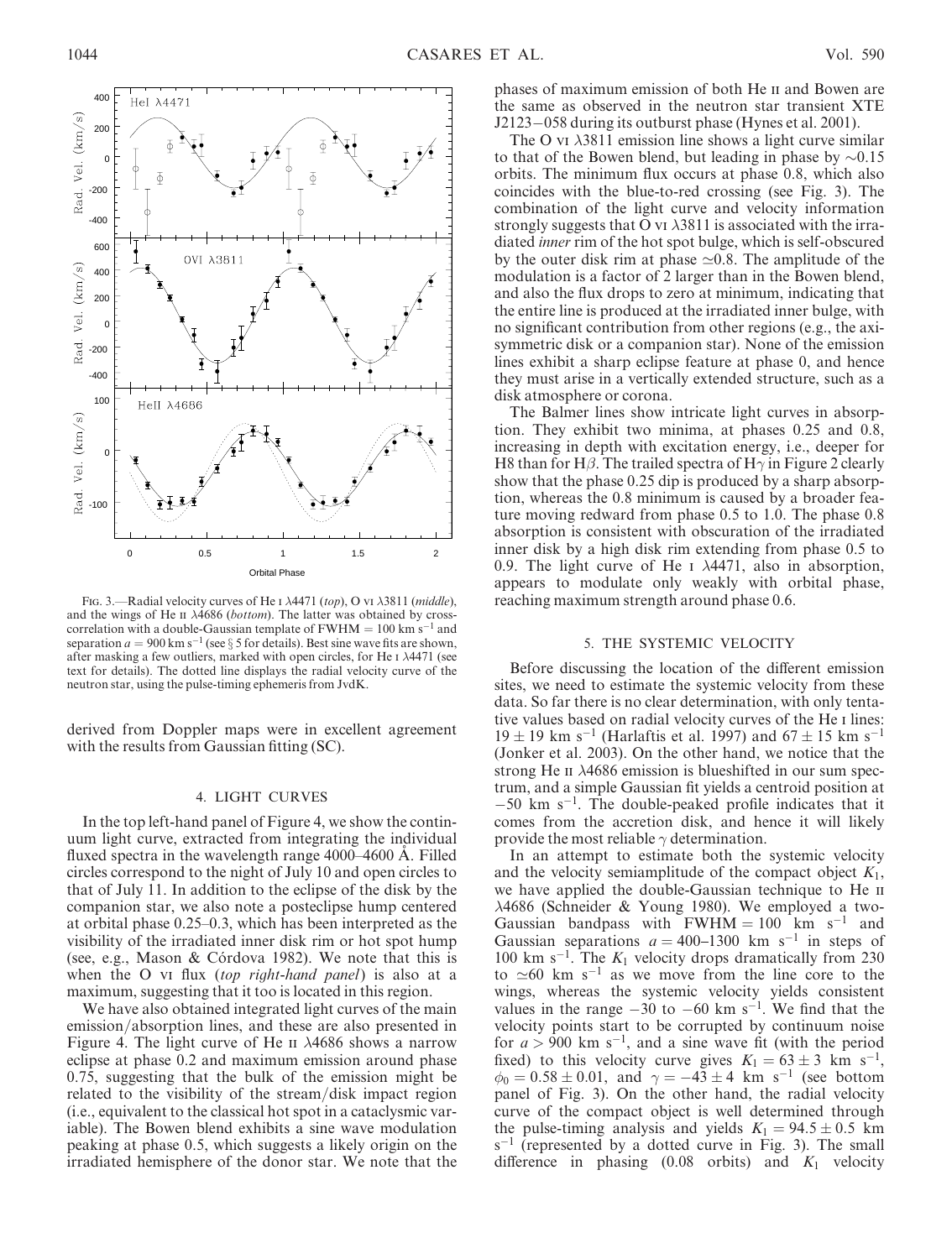

Fig. 4.—Light curves of the continuum (4000–4600 Å) and selected emission/absorption lines. Filled and open circles correspond to the nights of June 10 and 11, respectively.

indicates that even the line wings are contaminated by inhomogeneities in the disk. Nevertheless, the systemic velocity appears quite stable, and hereafter in this paper we adopt  $\gamma = -43$  km s<sup>-1</sup> from the fit using  $a = 900$  km  $s^{-1}$ . This is subject to systematic uncertainties, but further confirmation for a systemic velocity close to  $-43$  is presented in the next section. At this point, we note that the radial velocity curve of O vi implies a positive systemic velocity of  $\sim$ 43 km s<sup>-1</sup> (see § 3). This is due to its formation in gas located on the irradiated inner face of the hot spot, which probably has a local vertical velocity component after the gas stream collision with the disk outer edge (see Fig. 5).

#### 6. DOPPLER MAPPING

Armed with this value of  $\gamma$ , we have computed Doppler maps of the principal lines seen in our spectra, and these are presented in Figure 5. All the spectra were rectified, by subtracting a low-order spline fit to the continuum, and rebinned into a uniform velocity scale of 15 km  $s^{-1}$ . Doppler tomography combines the orbitally resolved line profiles to reconstruct the brightness distribution of the system in velocity space, by maximizing the entropy of the final image (see Marsh 2001 for details). Since Doppler tomography only deals with emission features, in order to map the absorption line He  $I$   $\lambda$ 4471 we first had to invert the spectra.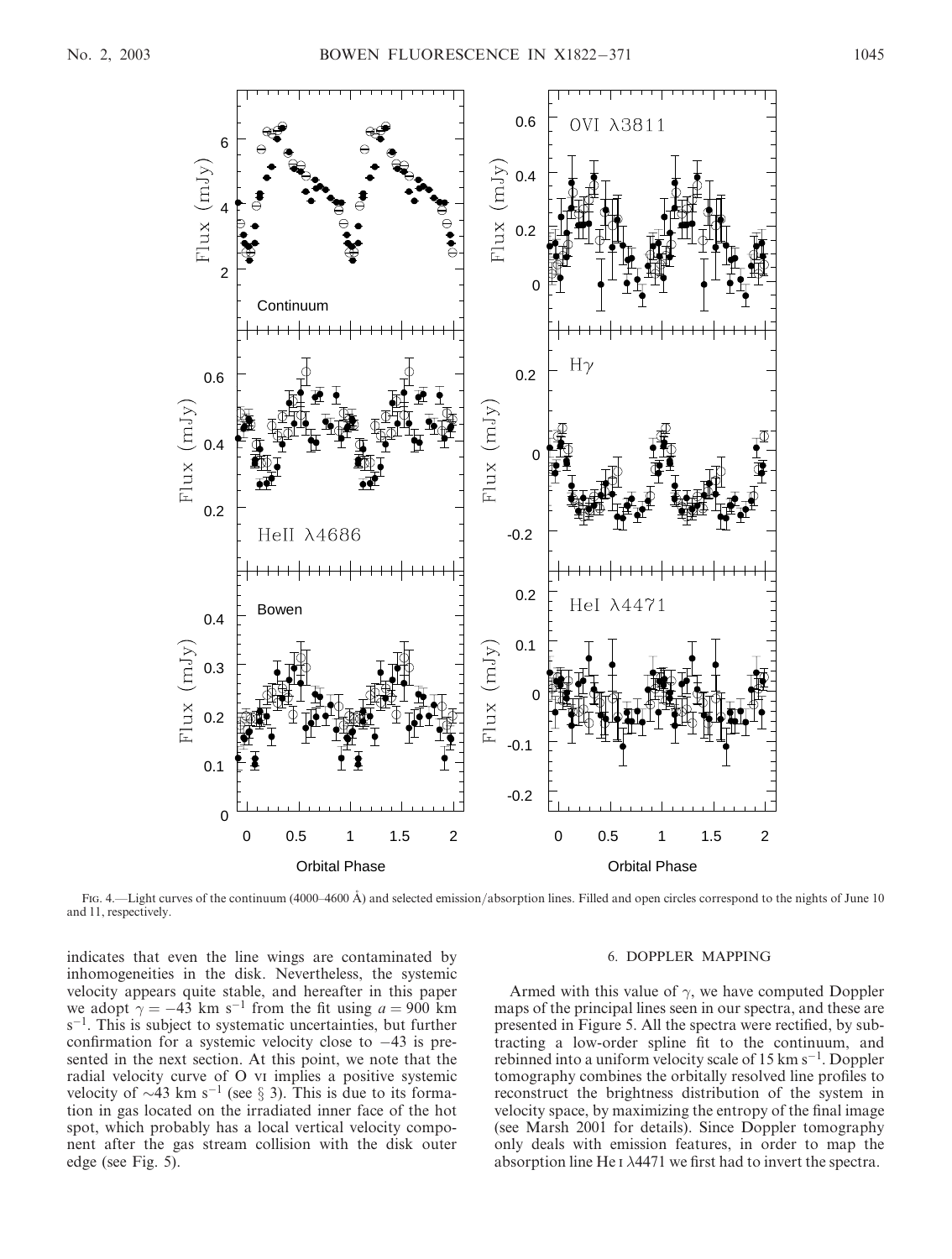

Fig. 5.—Doppler maps of several spectral features. We have overplotted the Roche lobe of the companion star, the gas stream trajectory, and the compact object's position for  $q = 0.29$ , which assumes  $M_1 = 1.4 M_0$  (i.e.,  $K_2 = 324 \text{ km s}^{-1}$ ). In the map of O vi we also plot the Keplerian velocity of the disk along the gas stream path. All the images were computed for a systemic velocity  $\gamma = -43$  km s<sup>-1</sup>. [See the electronic edition of the Journal for a color version of this figure.]

The emission-line distribution of He  $\text{II}$   $\lambda$ 4686 shows the classic ringlike distribution of an accretion disk. The distribution is slightly asymmetric, with maximum emissivity over an extended arc peaking at phase  $\sim 0.8$ . In order to help interpret the maps we have overplotted the Roche lobe of the companion star and the gas stream trajectory for a typical neutron star mass of  $M_1 = 1.4$   $M_{\odot}$ , and hence  $q = M_2/M_1 = K_1/K_2 = 0.29$ . We have also marked the center of mass and the compact object's position with crosses.

We used the He II Doppler map to verify the adopted systemic velocity. The  $\chi^2$  value of the map was calculated for a range of  $\gamma$ , and the best fit in terms of minimal  $\chi^2$  was achieved for  $\gamma = -44 \pm 5$  km s<sup>-1</sup>. We also searched for the optimal center of symmetry of the He ii map as a means to estimate  $K_1$  (see SC). We found that the disk emission was subtracted optimally by assuming a  $K_1$  of 97  $\pm$  5 km s<sup>-1</sup>. We did not include the region at negative  $V_x$  velocities, since this part of the map is severely affected by the bright spot asymmetries. This value compares favorably with the radial velocity amplitude of the primary as determined from the X-ray pulsations (JvdK).

The Doppler image of O vi  $\lambda$ 3811 shows no evidence for the accretion disk but a very compact emission knot that lies between the predicted gas stream velocity and the Keplerian velocity of the disk along the gas stream path. The O vi emission probably arises from irradiated turbulent gas around the hot spot, which, after the shock, shares the velocity of the gas stream and the accretion disk. This is identical to the Doppler maps of He  $\pi$   $\lambda$ 4686 and He  $\pi$   $\lambda$ 4471 computed for the cataclysmic variable U Gem (Marsh et al. 1990).

The Doppler analysis of the Bowen blend is complicated by the merging of many C  $III$ , N  $III$ , and O  $II$  transitions (see, e.g., McClintock, Canizares, & Tarter 1975). The most prominent component is N  $\text{III}$   $\lambda$ 4640.64, for which we have also computed a tomogram. We clearly detect a sharp spot along the  $V_y$ -axis, and we have inferred its centroid position at  $\dot{V}_x \sim -12 \pm 8$  km s<sup>-1</sup> and  $V_y \sim 300 \pm 8$  km s<sup>-1</sup> through a two-dimensional Gaussian fit. The spot is effectively on the  $V<sub>v</sub>$ -axis, given our phase uncertainties. The phasing and velocity amplitude proves that this emission is produced on the irradiated front side of the donor. We have experimented with computing maps for a set of  $\gamma$ -velocities in the range 0 to  $-80$  km s<sup>-1</sup>, and we find that only  $\gamma$ -values in the range  $-40$  to  $-60$  km s<sup>-1</sup> provide well-focused N iii spots. The remaining  $\gamma$ -velocity maps produce more extended and blurred spots, which further confirm our systemic velocity determination. In Figure 6, we compare the Bowen blend average of  $X1822-371$  and Sco X-1 (from SC) in the rest frame of the donor stars. The prominent N  $\text{III}$   $\lambda$ 4640 emission and the C III blend at  $\lambda\lambda$ 4647, 4650 are clearly identified in X1822-371, whereas the N  $\text{III}$   $\lambda$ 4634 is diluted in the much noisier spectrum of  $X1822-371$ .

Finally, we also present the tomogram of He I  $\lambda$ 4471 absorption, which very much resembles the map of N  $\scriptstyle\rm III$ 4640.64, but the spot seems to be skewed to the leading side of the donor or on the gas stream, at  $0.1R_{L1}$  from the L1 point. A two-dimensional Gaussian fit to the bright spot yields a centroid position at  $V_x = -74 \pm 8$  km s<sup>-1</sup> and  $V_y \sim 224 \pm 8$  km s<sup>-1</sup>, which places it exactly over the gas stream trajectory.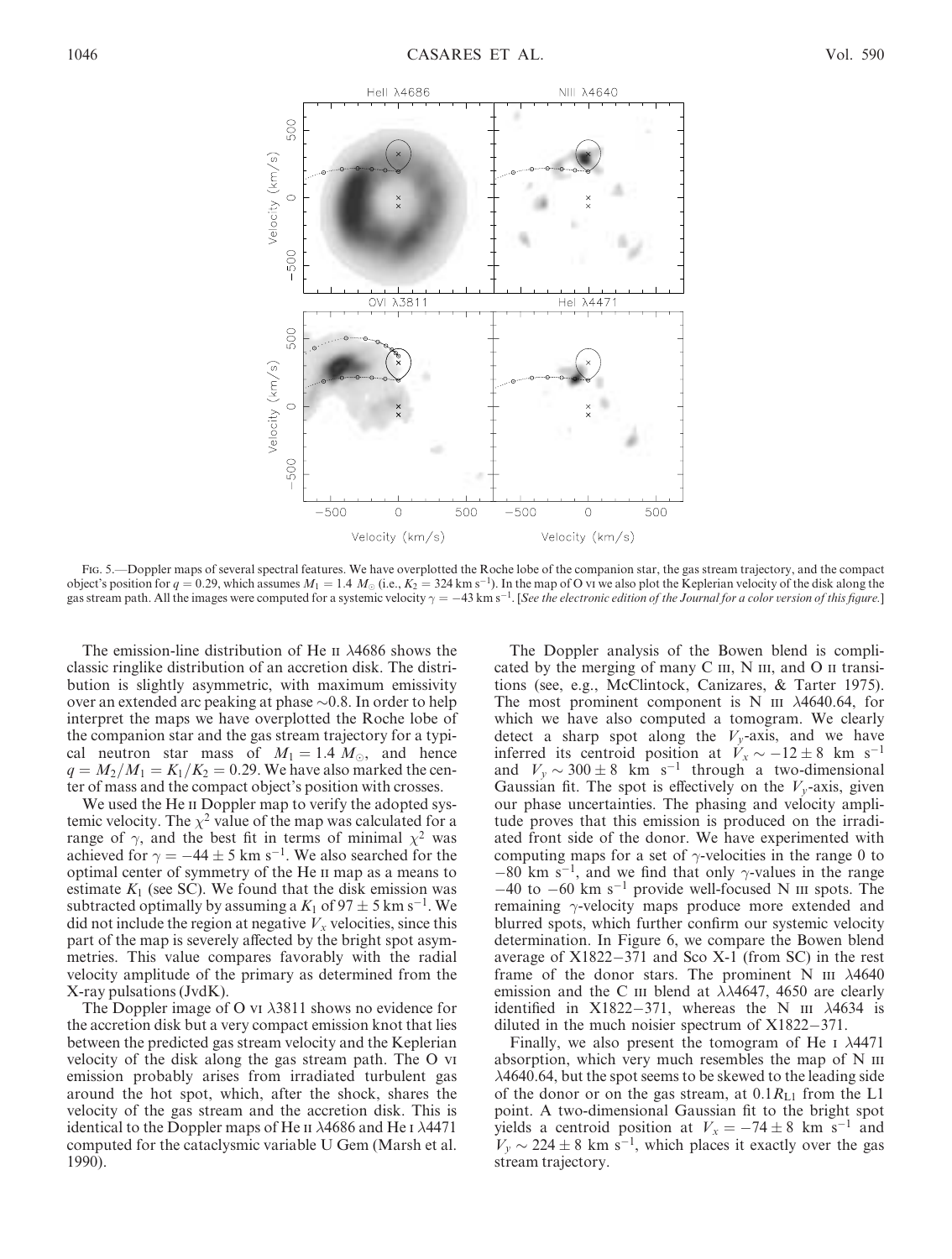

Fig. 6.—Doppler-corrected averaged spectra of Sco X-1 and  $X1822-371$ , in the rest frame of the companion. In the latter case we have used  $\gamma = -43$  km s<sup>-1</sup> and  $K_2 = 300$  km s<sup>-1</sup>.

#### 7. DISCUSSION

We have successfully detected the companion star in  $X1822-371$  through Doppler imaging of the fluorescent  $N$  III  $\lambda$ 4640 emission. The emission is exactly in antiphase with the radial velocity curve of the pulsar, and hence no asymmetric irradiation of the companion's Roche lobe needs to be invoked. On the other hand, the distribution of He  $I$   $\lambda$ 4471 absorption is concentrated near the L1 point but leading in phase. We find a phase shift of  $\approx -0.05$  with respect to the position of the N  $\text{III}$   $\lambda$ 4640 spot and the pulsetiming ephemeris, which places the He i absorber on the leading side of the companion's Roche lobe or, more likely, over the gas stream. This solves the problem raised by Jonker et al. (2003), who, following Harlaftis et al. (1997), assumed that the He i absorption arises on the irradiated hemisphere of the companion.

The Doppler map of N  $\scriptstyle\rm III$   $\lambda4640$  yields a bright spot at  $V_v = 300 \pm 8$  km s<sup>-1</sup>. Since this spot is produced on the inner hemisphere of the companion star through irradiation, it gives a lower limit to  $K_2$ , the velocity semiamplitude of the companion's center of mass. The lower limit to  $K_2$ can then be combined with the very accurate determination of the inclination ( $i = 82^\circ.5 \pm 1^\circ.5$ ) and the radial velocity curve of the pulsar to derive robust lower limits to the masses of the neutron star and companion of  $M_1 \ge 1.14 \pm 0.06$   $M_{\odot}$  and  $M_2 \ge 0.36 \pm 0.02$   $M_{\odot}$ , respectively.

An upper limit to  $K_2$  can be obtained by using the K-correction equation:

$$
K_2 = K_{\rm em} / \left[ 1 - f q^{1/3} (1 + q)^{2/3} \right]
$$

(Wade & Horne 1988), where  $K_{\text{em}}$  is the velocity semiamplitude of the irradiation-induced emission,  $q = M_2/M_1$ , and  $f \leq 1$  is the displacement of the reprocessing site from the center of mass of the star in units of the companion's star radius  $R_2$ . Furthermore, we assume that the N  $\text{III}$  line (with  $K_{\text{em}} = 300 \text{ km s}^{-1}$ ) is produced at the L1 point, i.e.,  $f = 1$ . The equation then yields  $K_2 \leq 437$  km s<sup>-1</sup>, where we have used  $q = K_1/K_2$  and  $K_1 = 94.5$  km s<sup>-1</sup>. This upper limit would imply  $M_1 \leq 3.1$   $M_{\odot}$ , which coincides with the maximum neutron star mass possible with the stiffest equation of state of condensed matter. In addition, since  $K_2$  must be between 300 and 437 km s<sup>-1</sup> and we know  $K_1$ , this translates to firm limits to the mass ratio of  $0.216 < q < 0.315$ .

For the case of a canonical neutron star mass of 1.4  $M_{\odot}$ , we would expect  $K_2 = 324$  km s<sup>-1</sup> and  $q = 0.29$ . This would imply a K-correction for N III of  $K_{\text{em}}/K_2 = 0.93$ , which is commensurate with the value seen for the cataclysmic variable HU Aqr, which has a similar mass ratio (Schwope, Mantel, & Horne 1997). On the other hand, JvdK have shown that the neutron star in  $X1822-371$  is undergoing an accretion spin-up phase, and therefore we might expect to find  $M_1 > 1.4$   $M_{\odot}$ . Tighter constraints on the system parameters may have important implications for our knowledge of the equation of state of nuclear matter (see, e.g., Cook, Shapiro, & Teukolsky 1994).

The combination of light curves and velocity information from trailed spectra/Doppler maps has enabled us to locate the different regions responsible for the main spectral lines in the binary. The Balmer lines (from  $H\beta$  to the Balmer break) are embedded in deep absorptions whose phasing and large velocity shifts suggest that they are produced in vertically extended cool gas associated with the hot spot/ postshock region. Simulations of stream-disk interaction with inefficient cooling (Armitage & Livio 1998) produce a '' halo '' of material above the disk and a bulge along the disk rim, which can obscure the bright inner disk. This behavior is mainly observed in SW Sex stars (see, e.g., Groot, Rutten, & van Paradijs 2001; Martínez-Pais, Rodríguez-Gil, & Casares 1999), where (possible) magnetic white dwarfs are fed by disk-overflowing material. SW Sex behavior has also been recognized in the neutron star transient XTE J2123-058 during outburst (Hynes et al. 2001). A key ingredient of this behavior seems to depend on large accretion rates, although an inclination selection effect may be needed to account for the lack of orbitally modulated absorptions in other persistent LMXBs (e.g., Sco X-1). The O vi  $\lambda$ 3811 emission arises from the postshock region between the gas stream and the disk, but it has maximum flux at phase 0.25, rather than 0.8. Therefore, it must be triggered by irradiation of the inner hot spot bulge region, i.e., further evidence for a vertical thickening of the disk at the splash point position.

After our work on Sco X-1 (SC) and GX 339 $-4$  (Hynes et al. 2003), this paper further establishes the importance of the Bowen fluorescence as an excellent tracer of the companion's motion in active LMXBs and soft X-ray transients in outburst. This new technique opens a new window on the detection of the otherwise radiatively overwhelmed companion stars and thereby allows follow-up dynamical studies of X-ray binaries.

D. S. acknowledges the support of a PPARC Postdoctoral Fellowship and a Smithsonian Astrophysical Observatory Clay Fellowship. R. I. H. and P. A. C. acknowledge support from grant  $F/00-180/A$  from the Leverhulme Trust. R. I. H. is currently funded from NASA through Hubble Fellowship grant HF-01150.01-A awarded by the Space Telescope Science Institute, which is operated by the Association of Universities for Research in Astronomy (AURA), Inc., for NASA, under contract NAS 5- 26555. MOLLY and DOPPLER software developed by T. R. Marsh is gratefully acknowledged. This work is partly based on data collected at the European Southern Observatory, La Silla, Chile.